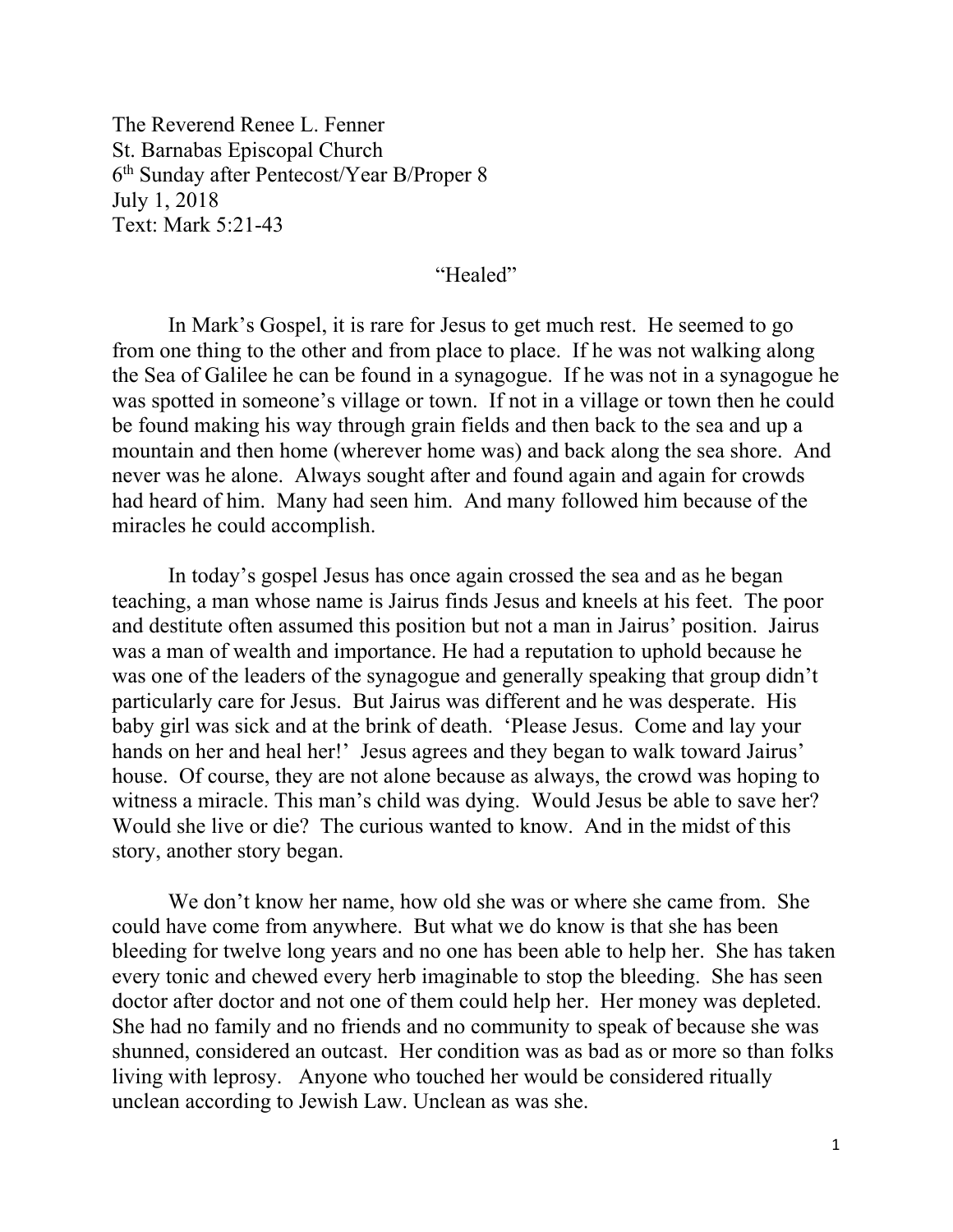After twelve years the woman was just a shell of her former self. And her self-worth was pitiful. That was-until she heard that Jesus had come near. Maybe she heard about his teaching, about him healing Peter's mother-in-law, about him healing the sick in nearby towns and along roadsides, about him calming the storm, or about the demons he just recently had cast out of a man and into swine gathered in the nearby country of the Gerasenes. Whatever it was she heard, it was enough to make her believe he could do something for her. She had had enough of the blood flow and of being desperate and alone. And so she risked what little life she had left and clawed her way forward through the crowd. Her faith told her, *"If I but touch his clothes, I will be made well."* And she reached out and touched the hem of his garment and immediately she felt a surge of healing race throughout her body. She was healed!

Jesus also knew that something miraculous had happened. He stopped in his tracks. *"Who touched me?"* His disciples thought this was one of the most ridiculous questions every asked because it would have been hard NOT to be touched or brushed on! Dozens and dozens in the crowd may have touched him as he walked along. But Jesus was certain that someone *needed* to touch him. Someone needed his healing power. The woman must have felt some kind of guilt. What she did was both right and yet wrong but no one needed to turn her in, to rat her out. Mark tells us that in fear and trembling the woman fessed up to what she had done. She told him the whole truth.

Jesus could have gotten angry at the unnamed woman for she had defiled him just by touching his clothes. 'Do not touch anyone or anything unclean. Do not touch a dead person. Just don't. Or you will be considered unclean too' so said the law. But that didn't matter to Jesus. Most of his ministry has been about breaking down barriers. By touching him, the woman's bleeding stopped and she was no longer unclean or an outcast, a nobody. He had healed the woman just as he had healed Simon Peter's mother-in-law. He had healed the woman just as he had healed the man with the unclean spirit in the synagogue and more like him. He had healed the woman just as he had healed the leper along a roadside. He healed the woman just as he had healed countless others. He healed the woman just as he would heal Jairus' daughter. *"Talitha cum!" "Little girl, get up!"* 

Jesus helped her to her feet without a second thought, and with a look of compassion he said gently, *"Daughter, your faith has made you well; go in peace, and be healed of your disease."* He called her 'daughter.' When was the last time she heard that word spoken to her*-"Daughter"?* Sister? Wife? Mother?" Or even Friend? Daughter! By his words, her healing was complete. *"…go in peace and*